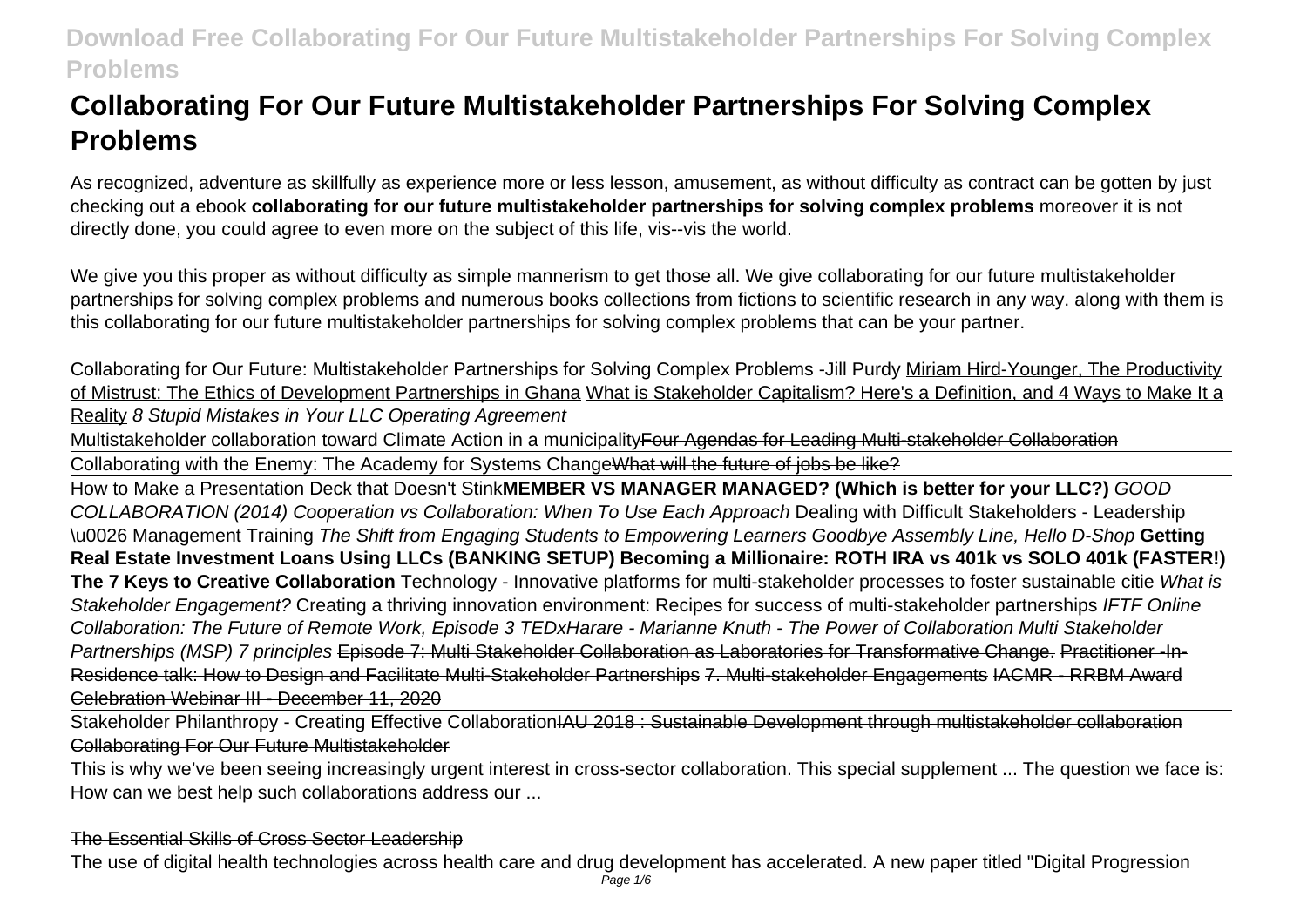Biomarkers as Novel Endpoints in Clinical Trials: A ...

### New digital health technologies could lead to better care for Parkinson's disease

This article is brought to you thanks to the collaboration of The European Sting with the World Economic Forum. Author: Franz Drees-Gross, Director of

### Less than 50% of Latin America has fixed broadband. Here are 3 ways to boost the region's digital access

A new paper titled "Digital Progression Biomarkers as Novel Endpoints in Clinical Trials: A Multistakeholder ... in our journal, as it provides a clear and visionary glimpse into the future ...

### Digital health technologies hold key to new Parkinson's treatments

The U.N. has never been more vital. But it needs renewed imagination, vigorous adaptation to changing global circumstances and emboldened advocates from within and outside governments.

### Building the inclusive, networked U.N. we need

This report is part of a series of multistakeholder projects aimed at catalysing action ... resilience to natural disasters are required by all actors to help stem future losses. New frameworks for ...

### Building resilience to natural disasters: a framework for private sector engagement

"This collaboration further supports our commitment to worldwide sustainability and our dedication to lead each city we operate in towards a greener future." Li-Cycle is supporting Helbiz's net-zero ...

### Li-Cycle partners to recycle batteries in scooters, e-bikes

An open letter to America's first consumer financial protection czar The work of the future will be atomized ... Organizations should help us embrace our collaborative sentiments.

### July–August 2011

With the declaration of 2012 as the United Nations International Year of Sustainable Energy for All, a number of themes emerged that have formed the basis for our work on energy at the World Bank ...

### Financing Sustainable Energy for All

The T-12 could also develop working groups and committees on the multistakeholder model ... the T-12 should articulate a vision of the future based on innovation, freedom, democratic collaboration, ...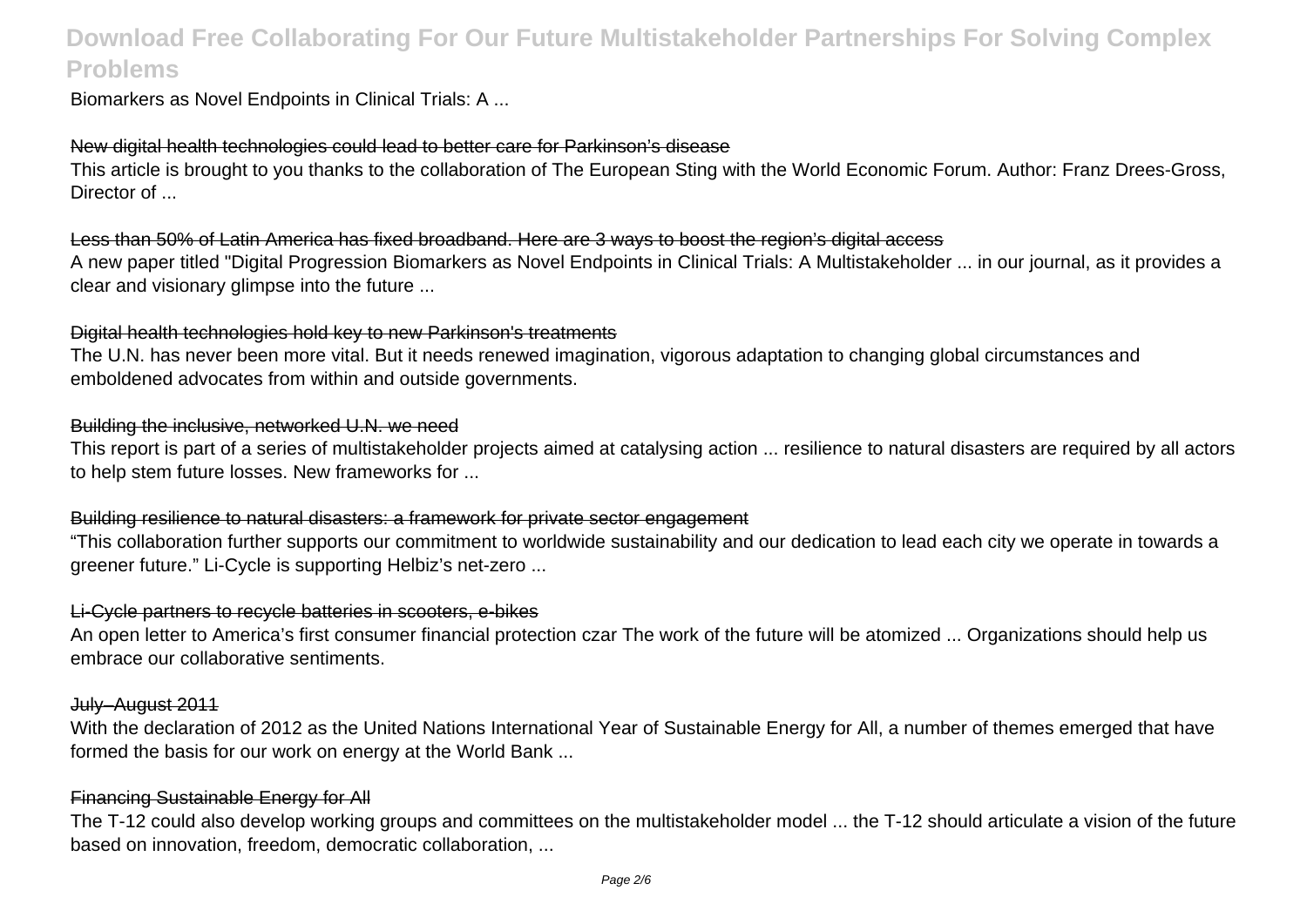### Uniting the Techno-Democracies

Our summary presents the authors' view on the proceedings ... It was highlighted that the consequences of uncertainty and the future actions to be taken to address uncertainties must be clearly ...

#### Considering and communicating uncertainty in health technology assessment

This article is brought to you thanks to the collaboration of The European Sting with the World Economic Forum. Author: Lili Sun, President, Society of Entrepreneurs & ...

#### How China can build a nature-positive and net-zero economy

We are all stakeholders in our global future. And the World Economic Forum acts as a kind of catalyst for this process. Mark Peckmezian for TIME That requires collaboration, at a time of ...

### The Founder of Davos on Confronting Nationalism and Inequality

The Edible Fats and Oils Collaboration urges the food and feed industry to advocate ... As Ivana Gazibara, Head of Futures at Forum for the Future, explains: "The food system's entire value chain must ...

### Holistic Solutions Needed to Future-Proof Edible Fats & Oils Industry

I am proud both of our results to date and plans for the future." Lundin Gold's 2020 Sustainability ... Industries Transparency Initiative ("EITI") industry group and the EITI multistakeholder group ...

### Lundin Gold Publishes 2020 Sustainability Report

The nonprofit says it expects the insights collected will provide evidence to support future plastics recycling engagement strategies ... "This forms a fundamental part of our being an industry leader ...

Organizations turn to multistakeholder partnerships (MSPs) to meet challenges that they cannot handle alone. By tapping the resources of diverse stakeholders, MSPs develop the capability to address complex issues and problems, such as health care delivery, poverty, human rights, watershed management, education, sustainability, and innovation. This book provides a comprehensive understanding of MSPs, why they are needed, the challenges partners face in working together and how to design them effectively. Through the process of collaboration partners combine their differing strengths, vantage points and expertise to craft innovative responses to pressing societal concerns. The book offers valuable advice for leaders about how to design and scale up effective partnerships and how to address potential obstacles that partners may face. Drawing on three comprehensive cases and countless shorter examples from around the world, the book offers both practical advice for organization embarking on an MSP as well as a theoretical understanding of how partnerships function. Using an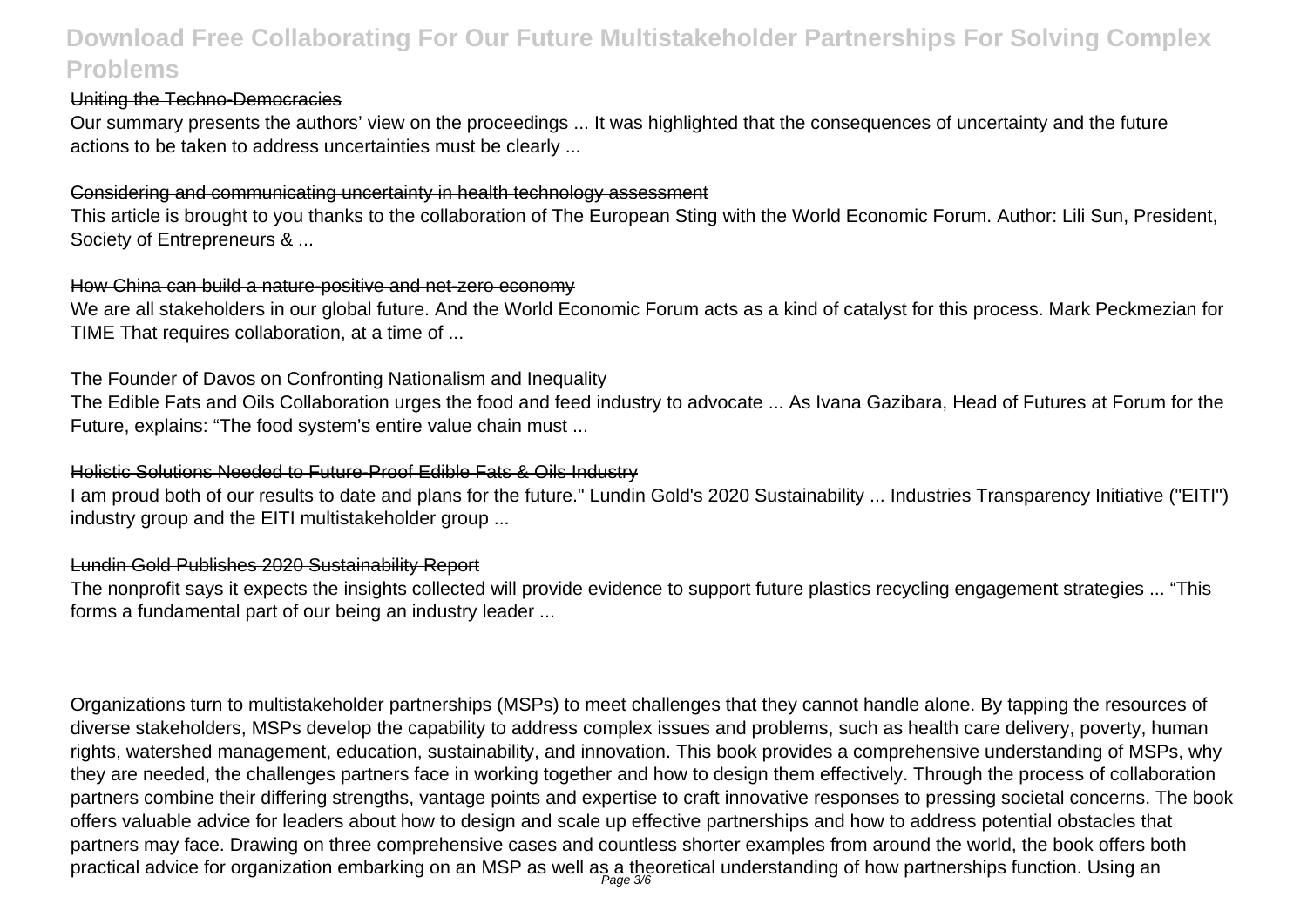institutional theory lens, it explains how partnerships can effect change in institutional fields by reducing turbulence and negotiating a common set of norms and routines to govern partners' future interactions within the field of concern.

The severity of interconnected socio-economic and environmental impacts on landscapes and people across Africa are exacerbated as a result of land degradation, conflict, poor governance, competition for land and inequality, and exacerbated by climate change. In pursuing pathways towards a more resilient future, collaborative and multi-stakeholder governance and management of landscapes have been promoted by government agencies, NGOs and conservation organisations as a possible solution. However, there is no single way to achieve effective collaboration, and different landscape projects have experimented with different entry points and engagement processes. Grounded in partnerships amongst researchers, practitioners and development partners with expertise in landscape governance and management in Africa, this book describes and collates key lessons from practice for supporting more resilient and equitable landscapes.

The guide is for those directly involved in MSPs to provide both the conceptual foundations and practical tools that underpin successful partnerships. This work has been inspired by the motivation and passion that comes when people dare to "walk in each other's shoes" to find new paths toward shared ambitions for the future.

Whether you?re working on homelessness or building a rural farm cooperative, the Collaboration Handbooktells you what to expect and how to meet challenges in a way that strengthens your group and the results you?re after. Written by Michael Winer and karen Ray, nationally recognized consultants in collaboration and organizational development, the Collaboration Handbooktakes you step-by-step through the entire process, showing you how to know if collaboration is the best way to accomplish your goals, how to get started and keep up the momentum, whether your collaboration has the necessary ingredients to succeed, how to manage the four stages of collaboration, and when it makes sense to test the waters with a pilot project. Features a case study from start to finish, worksheets, and sidebars with helpful tips.

A guide to collaborative impact for leaders in industry, government, and social change networks Our world is facing unsustainable global trends—from climate change and water scarcity to energy insecurity, unfair labor practices, and growing inequality. Tackling these crises effectively requires a new form of leadership—a collective one. But, in a world of many silos, how do we get people to work together toward a common goal? That is one of the most important questions facing sustainability and social-change professionals around the world, and it is a question that Petra Kuenkel answers in The Art of Leading Collectively. Readers learn how to tackle system change for sustainable development, reimagine leadership as a collaborative endeavor, retrain leaders to work collectively, and manage diverse groups through a change process that has sustainability as a guiding focus. Drawing upon two decades of pioneering, internationally recognized work orchestrating multi-stakeholder initiatives, Kuenkel presents her chief tool, the Collective Leadership Compass, and shows others how to use it with large groups of diverse stakeholders to solve complex, urgent problems—particularly those that enmesh business activities, governance, human needs, and environmental impacts. The book offers many examples of collective leadership efforts involving corporate, public, and nonprofit sectors around the world. Readers learn about the processes that led to a sustainable textile alliance and set standards for sustainable cocoa and coffee production and trade, as well as those that helped nations rebound from war, develop sustainable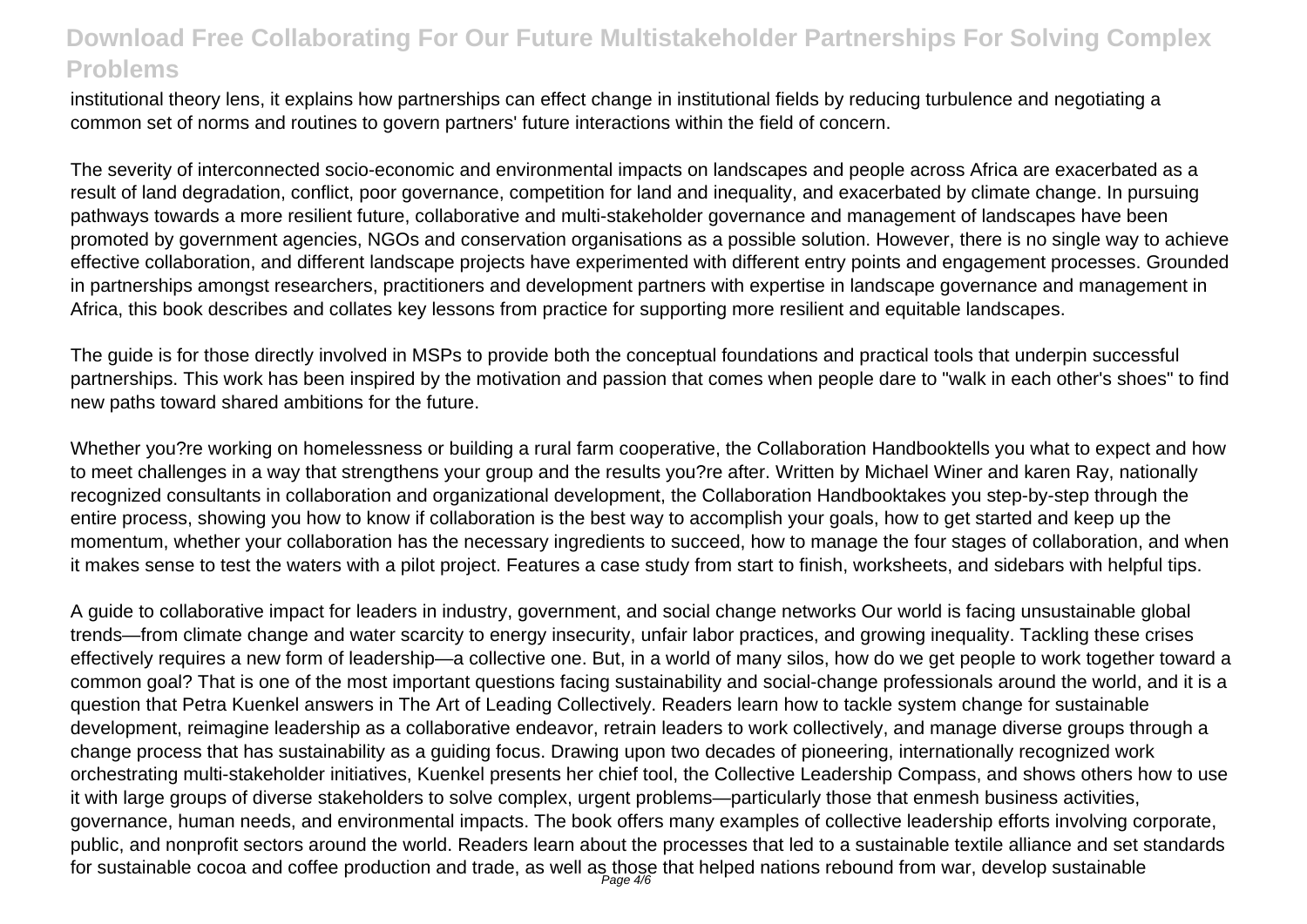infrastructure, and tackle resource conflicts with global businesses, to name a few. Kuenkel provides a clear roadmap for leaders from multinational companies involved in partnerships, international organizations engaged in cooperative development, public agencies, and interest groups—as well as for citizens seeking solutions to social and sustainability challenge

The world's governments are overwhelmed with climate change, war and unrest, the global financial crisis and poverty but there is a promising invention in Global Action Networks (GANs). GANs mobilize resources, bridge divides and promote the long-term deep change and innovation work that is needed to address the global challenges.

In the context of the world's pressing sustainability challenges this new Report to the Club of Rome presents a novel approach to navigating collaborative change in partnerships between governments, research institutions, corporations and civil society activists. With reference to the 17 Sustainable Development Goals and the Planetary Boundaries it introduces the theory and practice of Collective Stewardship as a management tool that respects the integrity of human and natural systems. Drawing on the work of transdisciplinary scientific scholars and seasoned sustainability practitioners, it shows how transformative change can be built on life's inherent tendency to generate patterns of vitality and resilience. This ground-breaking monograph shows workable pathways to stewarding patterns of aliveness in social and ecological systems at all levels of the global society. As a highly regarded author and expert in collective leadership, Petra Kuenkel inspires academics and practitioners alike to explore new routes towards co-creating responsible futures in the era of the Anthropocene, where the human footprint has begun to change the course of planetary evolution. She invites decision-makers, researchers, planners and social activists to become stewards of systems patterns, enhance their collaborative competencies and guide life-enhancing socio-ecological interaction at scale. The conceptual architecture the author elaborates builds transformation literacy and boils down to a practical guidance for planning and implementing interventions across all sectors of society. It helps bring about change through a deliberate combination of enlivening narratives, empowering metrics, enabling processes, multi-level governance, guiding regulations, and life-supporting innovation. This comprehensive book sets a new direction in the field of sustainability transformations and will become a foundation for planning collective action and achieving impact at scale.

Veteran mediator Barbara Gray presents an innovative approach to successfully mediating multi-party disputes. A superb resource for managers, public officials and others working to solve complex problems such as labor disputes, disposal of toxic wastes, racial integration, and the use of biotechnology.

Reimagining our global economy so it becomes more sustainable and prosperous for all Our global economic system is broken. But we can replace the current picture of global upheaval, unsustainability, and uncertainty with one of an economy that works for all people, and the planet. First, we must eliminate rising income inequality within societies where productivity and wage growth has slowed. Second, we must reduce the dampening effect of monopoly market power wielded by large corporations on innovation and productivity gains. And finally, the short-sighted exploitation of natural resources that is corroding the environment and affecting the lives of many for the worse must end. The debate over the causes of the broken economy—laissez-faire goyernment, poorly managed globalization, the rise of technology in favor of the